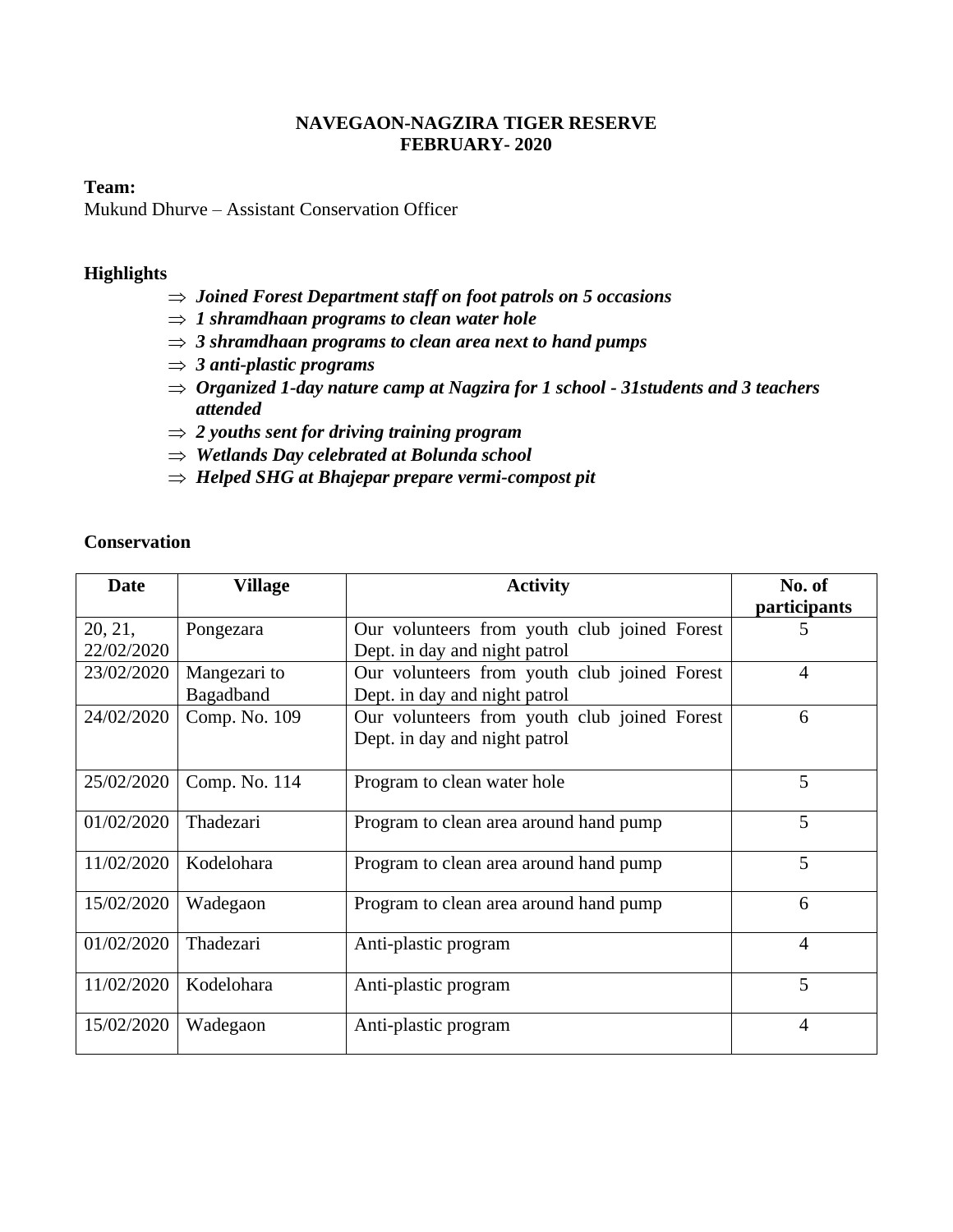Our team organized a programme on February 25 to clear a water hole in Compartment No. 114, which had become clogged with silt and organic litter.



*Water hole cleaning at Comp. No. 114*

Our team organized 3 community assistance programs on February1, 11 and 15to clear areas around hand pumps at Thadezari, Kodelohara and Wadegaon. Unemployed youths from Mangezari participated in all the programs which were led by Mukund. (Details of the programs provided in the table above)

Water had spilled over while people drew from the hand pumps and had stagnated, leading to proliferation of mosquitoes and insects. Our teams cleared the area, removing scum and organic growth and dug canals to drain away the stagnant water.



*Volunteers clean area around hand-pump at Thadezari*

Our team joined the Forest Department in day and night patrols on 5 occasions during the month (details are given in the table above). Besides our staff, volunteers from a youth club at Mangezari also joined in the patrols. The youth club was set up with our assistance and is mentored by our Conservation Officer Mukund Dhurve.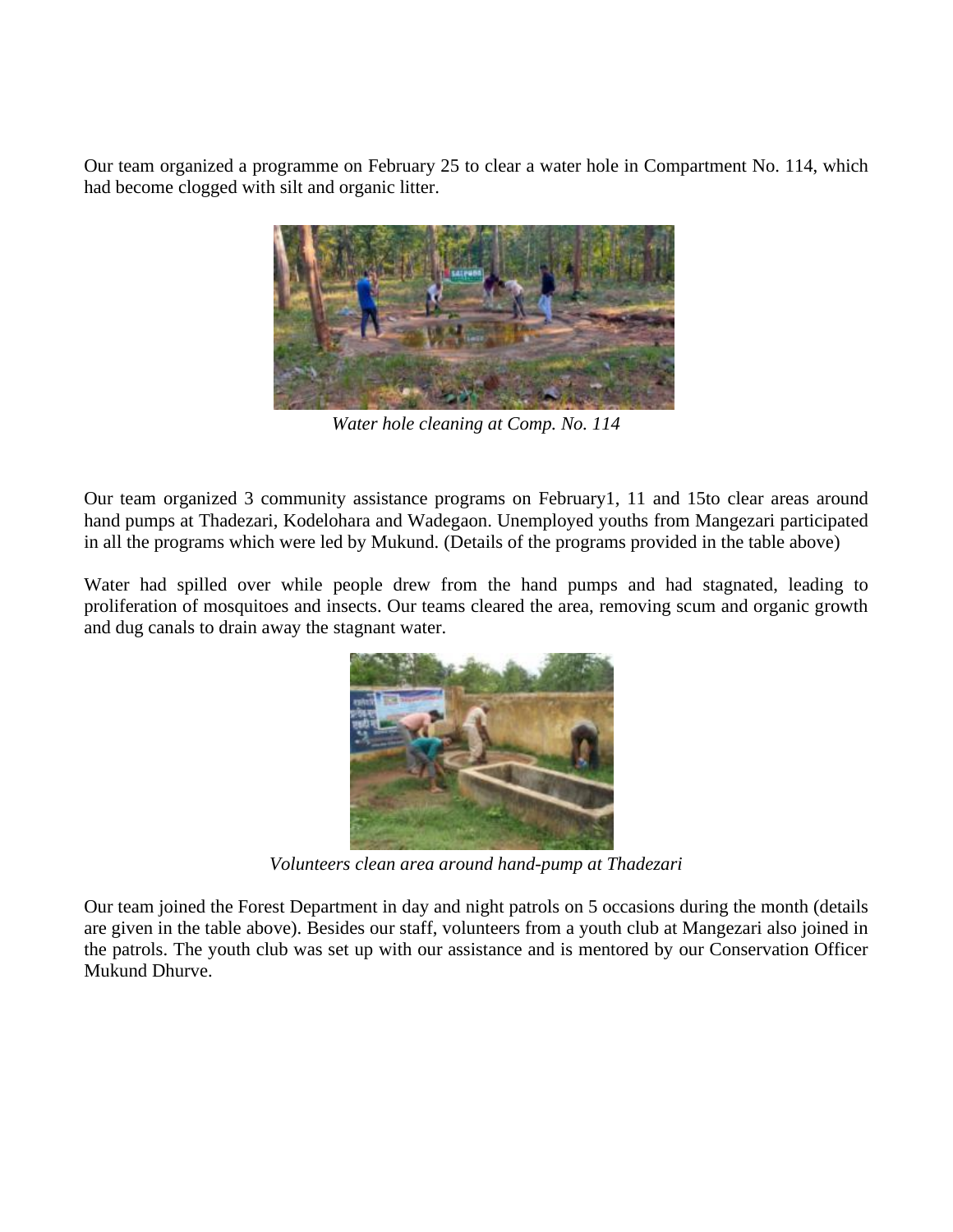



*Day patrol at Comp. No. 109 (Left)* Night patrol on Mangezari-Bagadband road

During the month, our team organized 3 anti-plastic programs to clean polythene/plastic litter from villages. The programs were organized on February 1, 11 and 15 at Thadezari, Kodelohara and Wadegaon villages respectively. Mukund organized the programs which were attended by villagers and village eco-development committee (VEDC) members. The plastic litter has been kept in our Mangezari office and will be sent to Tiroda for recycling.



*Anti-plastic program at Wadegaon*

# **Education**

There were 6 education programs in February 2020.

| Sr. | Date       | Name of School              | Events                               | No. of       |
|-----|------------|-----------------------------|--------------------------------------|--------------|
| no  |            |                             |                                      | Participants |
|     | 03/02/2020 | Ashram School, Koilari      | Information on wetlands and<br>birds | 73           |
|     | 05/02/2020 | Adilok High School, Bolunda | Information on wetlands and<br>birds | 106          |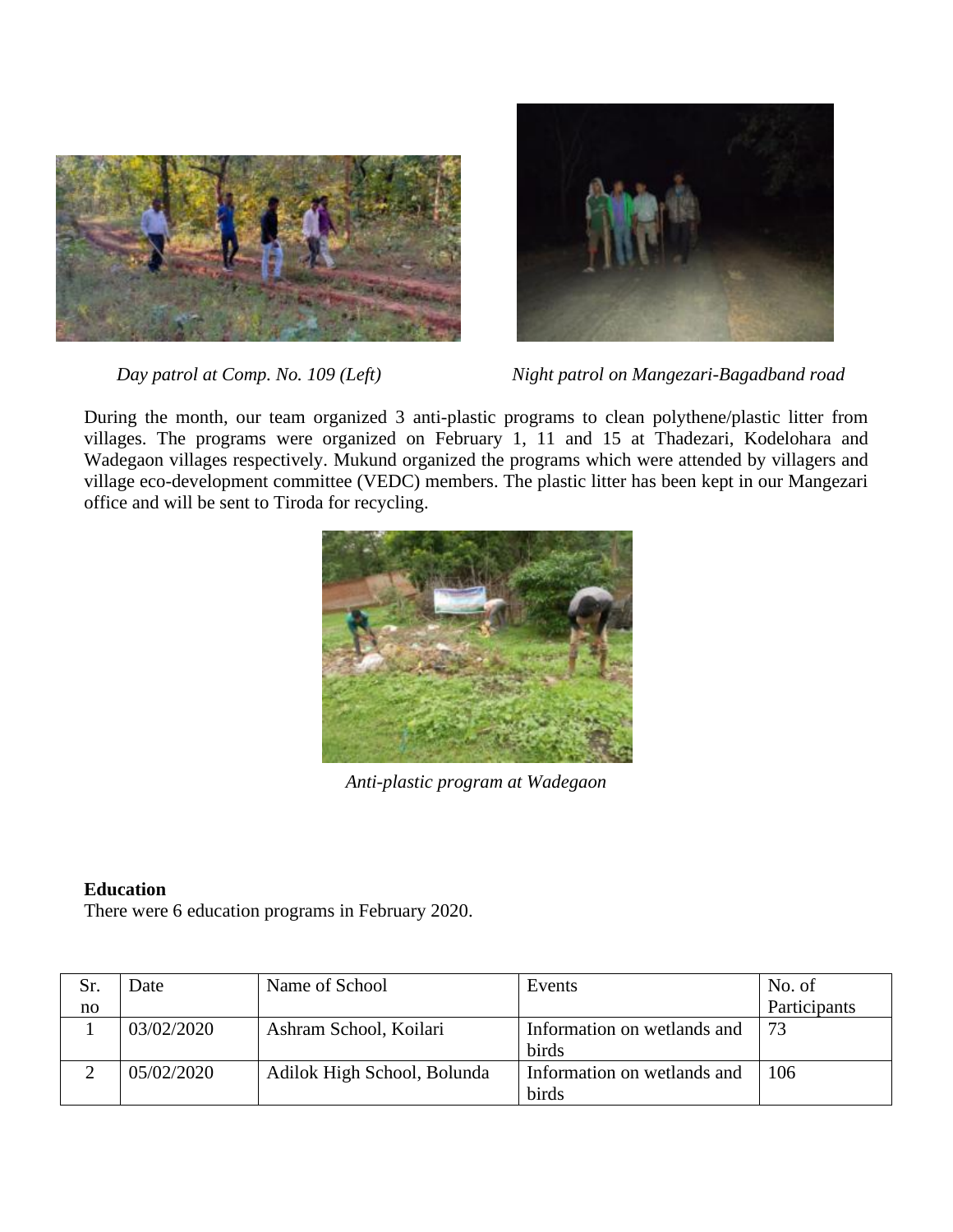|                | 10/02/2020 | Ashram School, Mendha   | Information on wetlands and | 103 |
|----------------|------------|-------------------------|-----------------------------|-----|
|                |            |                         | birds                       |     |
| $\overline{4}$ | 13/02/2020 | GES High School, Kuradi | Information on wetlands and | 170 |
|                |            |                         | birds                       |     |
|                | 19/02/2020 | Bhimrao High School,    | 1-Day Nature Camp           | 31  |
|                |            | Wadegaon                |                             |     |
| 6              | 28/02/2020 | ZPPS, Pindkepar         | Information on wetlands and | 54  |
|                |            |                         | birds                       |     |
|                |            |                         | <b>Total</b>                | 537 |



*Wetlands Day celebration at Bolunda School Bird-watching programme on Wetlands day*



On February 5, we celebrated World Wetlands Day at Adilok High School, Bolunda. During the programme, our team gave students information about wetlands and their importance, prominent wetlands in the region, different species of local water birds and migratory birds. A total of 103 students and 5 teachers participated in the programme.



 *Making list of unemployed youth*